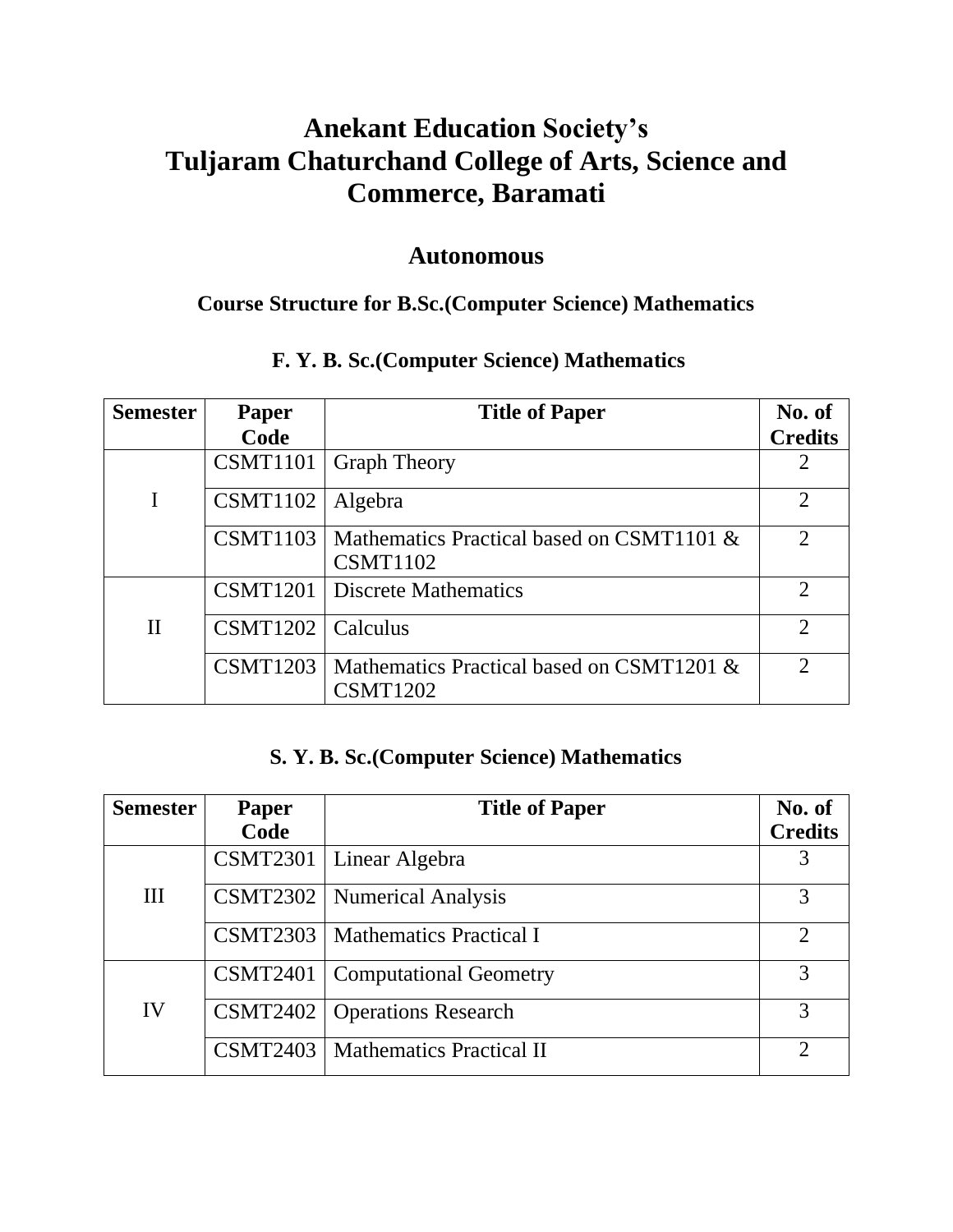# **SYLLABUS (CBCS) FOR F. Y. B. Sc.(COMPUTER SCIENCE) MATHEMATICS (w.e.f. June, 2019)**

### **Academic Year 2019-2020**

**Class :** F.Y. B. Sc.(Computer Science) (Semester- I) **Paper Code:** CSMT1101

| <b>Paper</b>  | <b>Title of Paper: Graph Theory</b> |
|---------------|-------------------------------------|
| <b>Credit</b> | No. of lectures: 36                 |

#### **A) Learning Objectives:**

- To introduce graphs, their types and properties
- To understand applications of graph theory in Computer science
- To build the necessary skill set and analytical abilities for developing computer based solutions using mathematical concepts

#### **B) Learning Outcome:**

Understanding of algorithms and applications to computer science

### **TOPICS/CONTENTS:**

**Unit 01**: An Introduction to Graphs ( 12 lectures)

- 1.1 Definition of a Graph.
- 1.2 Graphs as a model
- 1.3 More definitions
- 1.4 Vertex Degrees
- 1.5 Subgraphs
- 1.6 Paths and Cycles
- 1.7 The Matrix Representation of Graphs
- 1.8 Fusion

#### **Unit 02**: Trees and Connectivity (12 lectures)

- 2.1 Definitions and Simple Properties
- 2.2 Bridges
- 2.3 Spanning Trees
- 2.4 Connector Problems
- 2.5 Shortest Path Problems
- 2.6 Cut Vertices and Connectivity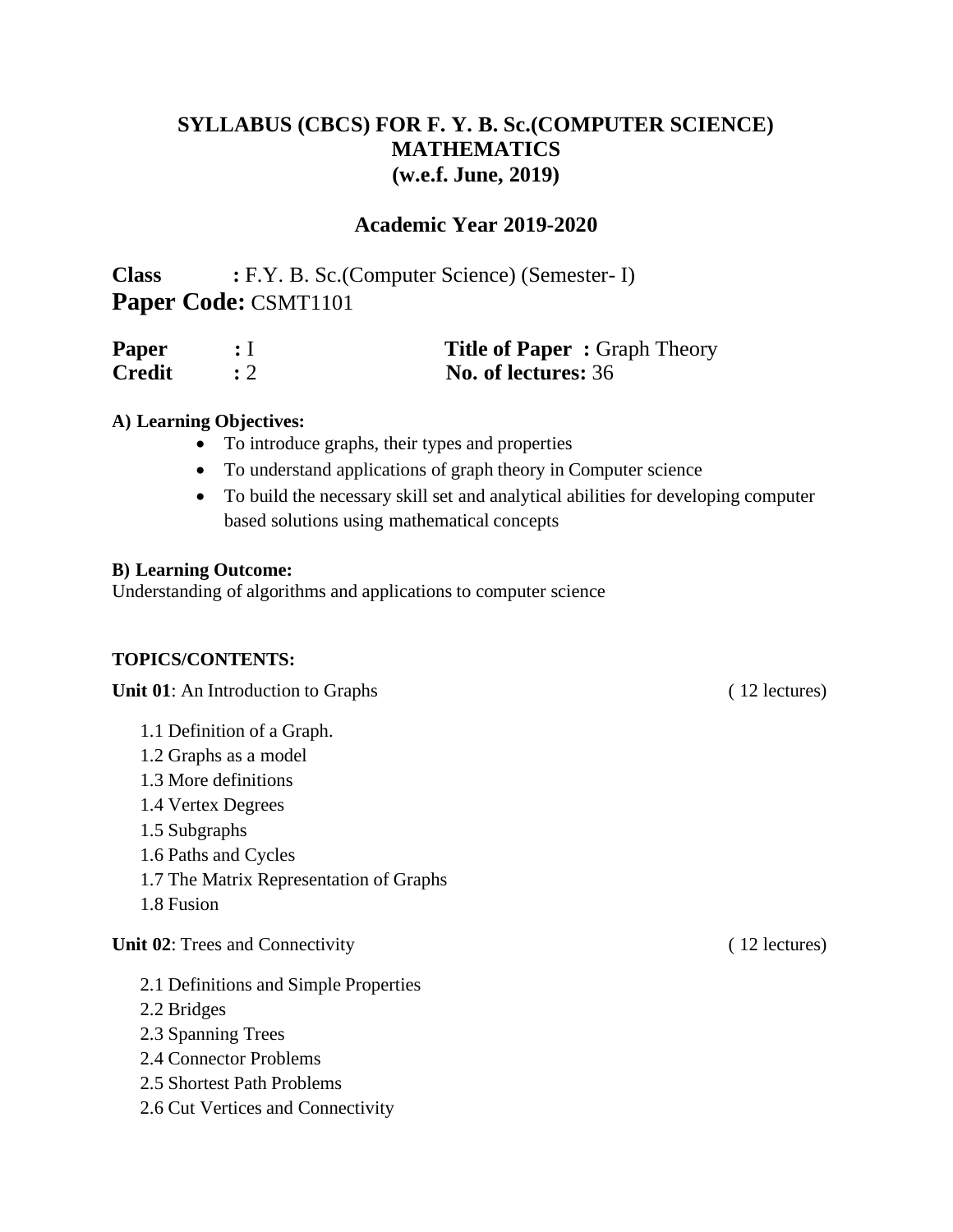**Unit 03**: Euler Tours and Hamiltonian Cycles ( 7 lectures)

- 3.1 Euler Tours
- 3.2 The Chinese Postman Problem
- 3.3 Hamiltonian Graphs
- 3.4 Travelling Salesman Problem

**Unit 04**: Directed Graphs and Networks (5 lectures)

- 4.1 Definitions
- 4.2 Indegree and Outdegree
- 4.3 Flow and Cuts
- 4.4 Applications to Computer Science

### **Text Book:**

John Clark and Derek Holtan , A First Look at Graph Theory, Allied Publishers (Chapters: 1, 2, 3, 7 and 8)

### **Reference Books:**

- 1. Kenneth Rosen, Discrete Mathematics and It's Applications,Tata McGraw Hill.
- 2. Narsingh Deo, Graph Theory with Application to Computer Science and Engineerng,Prentice Hall.

**Class :** F.Y. B. Sc.(Computer Science) (Semester- I) **Paper Code:** CSMT1102

| Paper         | $:$ II | <b>Title of Paper:</b> Algebra |
|---------------|--------|--------------------------------|
| <b>Credit</b> |        | No. of lectures: 36            |

### **A) Learning Objectives:**

- To understand properties and operations on sets and functions
- To understand basic concepts of groups, integers, matrices

### **B) Learning Outcome:**

Improves problem solving ability and understanding of different algebraic structures in **Mathematics**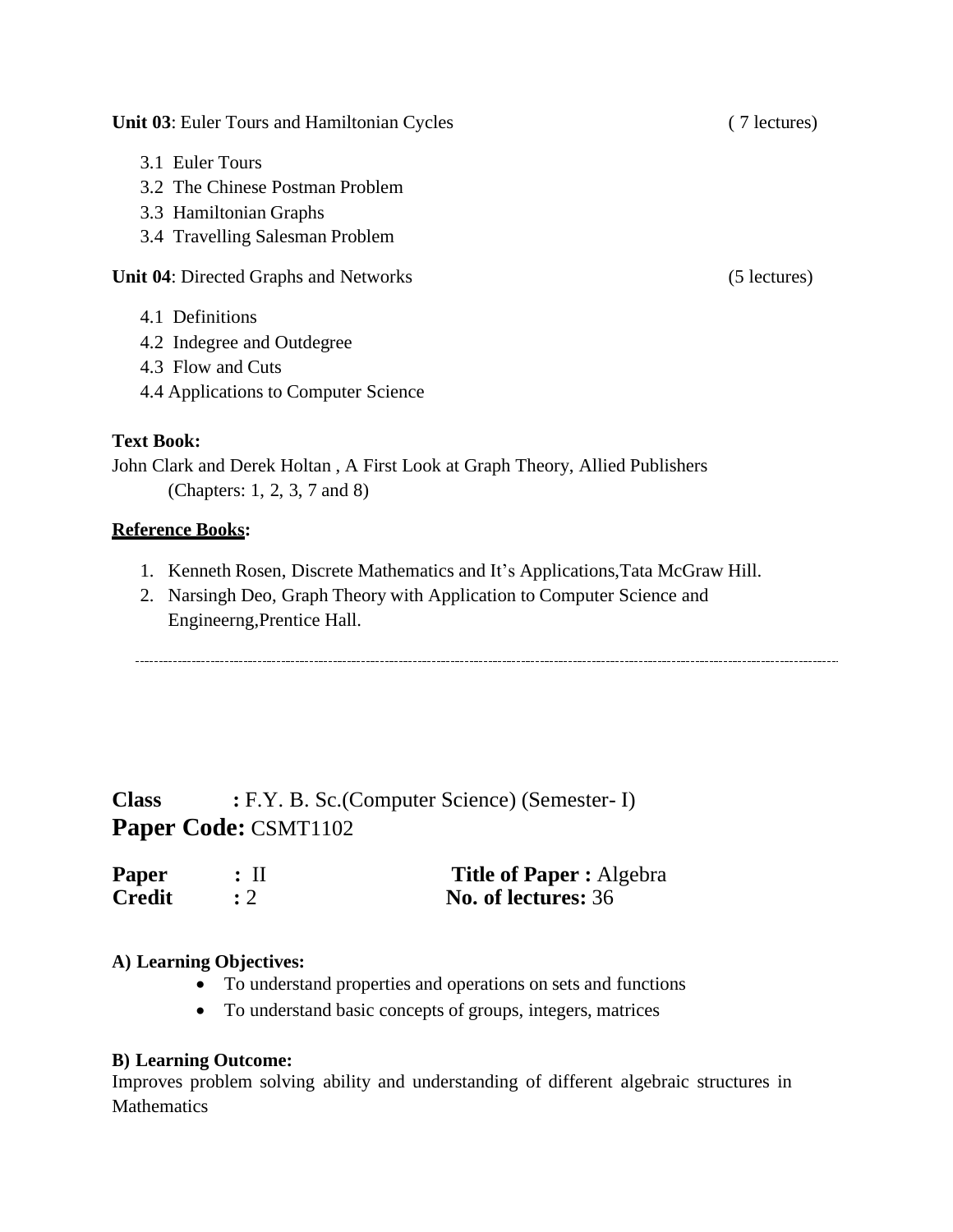#### **TOPICS/CONTENTS:**

Unit 01:Set and Functions (5 lectures) (5 lectures)

- 1.1 Definition of set, operations on sets, power set, Cartesian product of sets.
- 1.2 Definition of Function, Domain, Co-domain and the range of function, Injective, surjective and bijective functions, Composite function, invertible function.

**Unit 02:** Binary Operations and Groups (13 lectures)

- 2.1 Definition of binary operation, examples, properties of binary operation.
- 2.2 Definition of Monoid, semi group, examples.
- 2.3 Definition of Group and examples, subgroups, finite and infinite groups, cyclic groups.
- 2.4 Applications to Computer Science.

Unit 03: Integers (9 lectures)

- 3.1 Well ordering principle.
- 3.2 First and Second Principle of Mathematical Induction ,Examples.
- 3.3 Division Algorithm (Without Proof)
- 3.4 Divisibility and its Properties, prime numbers.
- 3.5 Definition G.C.D and L.C.M , Expressing G.C.D. of two integers as a linear combination of the two integers.
- 3.6 Euclidean Algorithm (Without Proof)
- 3.7 Relatively prime integers , Euclid Lemma and its generalization.
- 3.8 Congruence relations and its properties, Residue Classes: Definition, Examples, addition and multiplication modulo n and composition tables.
- 3.9 Euler's and Fermat's Theorems.( Without Proof). Examples.
- 3.10 Applications to Computer Science.

Unit 04: Matrices and System of linear Equations (9 lectures) (9 lectures)

- 4.1 Revision: Elementary operations on matrices.
- 4.2 Echelon form of matrix.
- 4.3 System of linear Equations:
- 4.4 Gauss Elimination Method, Gauss Jordan Elimination Method, L.U. Decompositions Method.
- 4.5 Rank of matrix, Row rank, Column rank.
- 4.6 Applications to Computer Science.

**Text Books: Unit 01: Set & Functions (**Kenneth Rosen, Discrete Mathematics and It's Applications,Tata McGraw Hill).**Section : 2.1 to 2.3**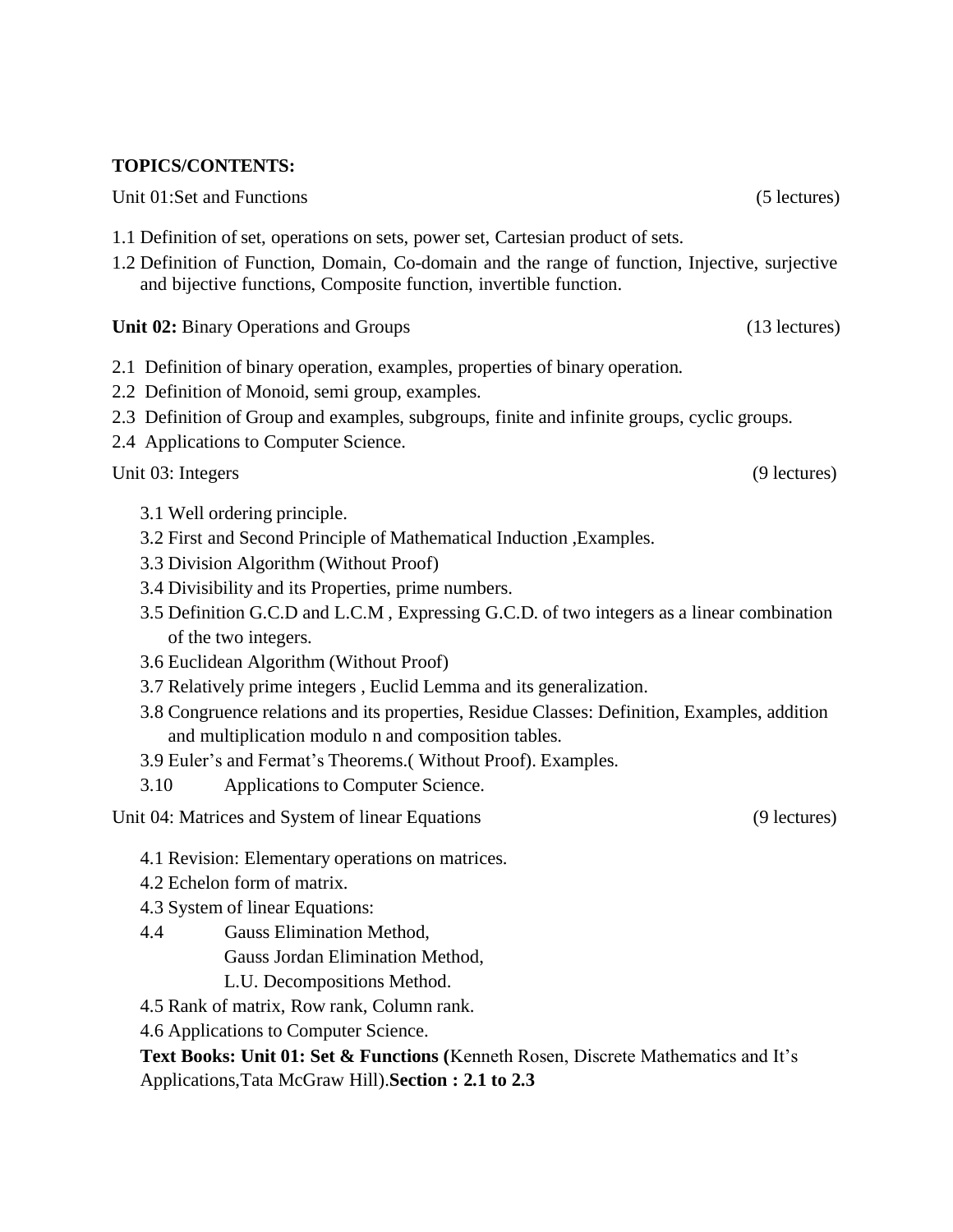**Unit 02: Binary Operations and Groups**(J. B. Fraleigh, A. First Course in Abstract . Algebra,Third Ed., Narasa, New Delhi 1990).**Chapter 1 .Section : 1,2,4,5,6.**

**Unit 03: Integers** ( David M. Burton,Elementary Number Theory**) Section: 1.1,2.1 to 2.4 , . 4.2,5.2,7.2,7.3**

**Unit 04: Matrices and System of linear Equations(** Kwak & Hong ,Linear Algebra**) . .. Section: 1.1 to 1.4 ,1.6 to 1.9** .

### **Reference Books:**

- 1. 1. Discrete Mathematics Structure- Bernard Kolman, Robert Busby, Sharon Culter Ross, Nadeem-ur-Rehman, Pearson Education, 5<sup>th</sup> Edition.
- 2. Elements of Discrete Mathematics C. L. Liu, Tata McGraw Hill.
- 3. J. B. Fraleigh, A. First Course in Abstract Algebra, 7<sup>th</sup> Edition, Pearson
- 4. H. Anton, C. Rorres, Elementary linear algebra with applications, Wiley  $7<sup>th</sup>$ i. Edition,1994.

**Class :** F.Y. B. Sc.(Computer Science) (Semester- I) **Paper Code:** CSMT1103

| <b>Paper</b> | $: \mathbf{III}$ | <b>Title of Paper : Practical based on</b> |
|--------------|------------------|--------------------------------------------|
|              |                  | CSMT1101 & CSMT1102                        |
| Credit       | $\cdot$ 2        | No. of lectures: 48                        |

### **A) Learning Objectives:**

- Problem solving ability and understanding applications of Graph Theory
- Improve skills to handle abstract algebraic structures such as integers, groups

### **B) Learning Outcome:**

Lead students to apply these mathematical concepts in the study of computer science

### **Title of Experiments:**

### **Graph Theory:**

- 1. Graphs and Operations on Graphs.
- 2. Connected Graphs.
- 3. Eulerian and Hamiltonian Graphs.
- 4. Trees.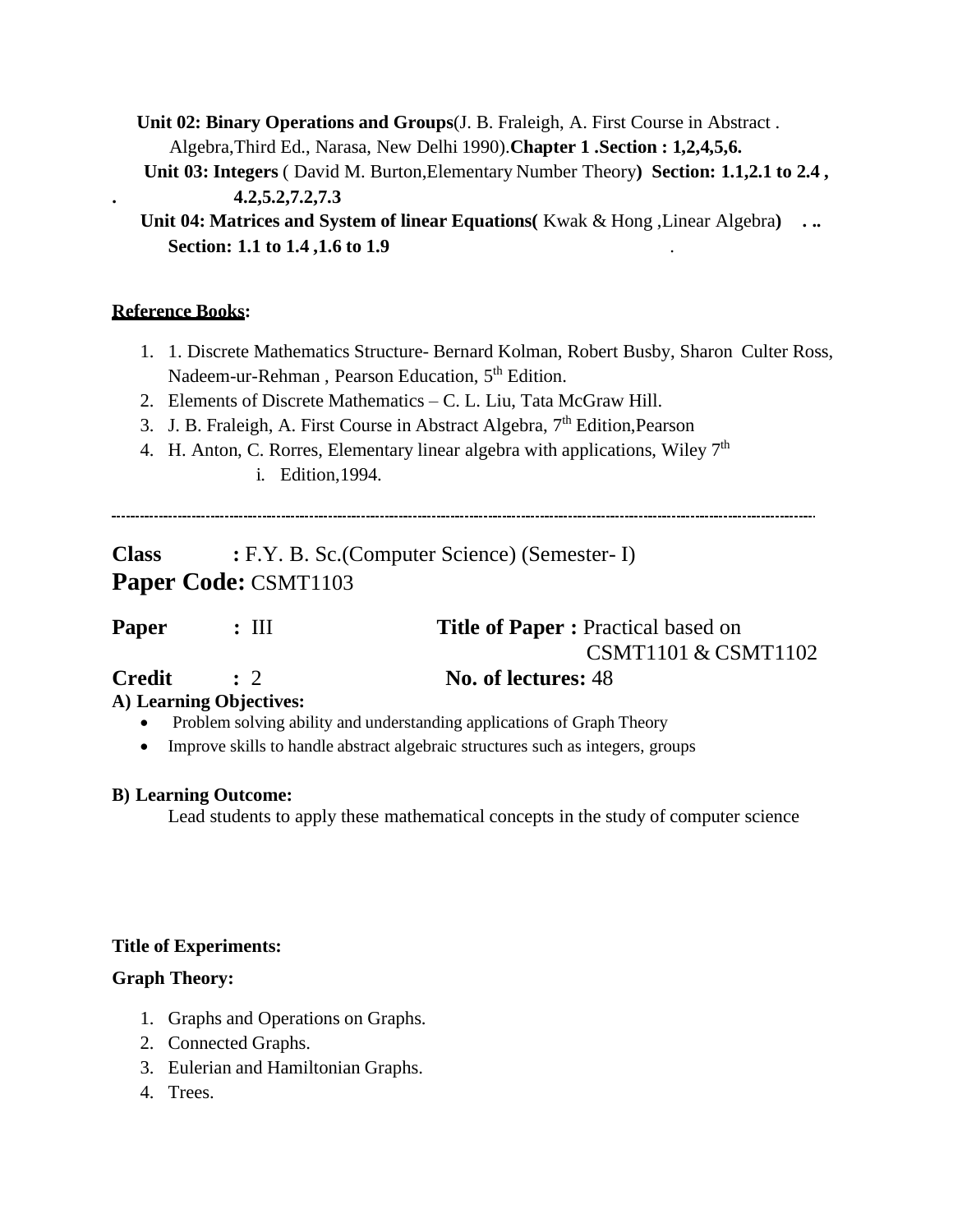- 5. Directed Graphs.
- 6. Miscellaneous

### **Algebra:**

- 1. Relations and functions.
- 2. Binary Operations
- 3. Groups
- 4. Divisibility and Congruence
- 5. Matrices and System of linear Equations
- 6. Miscellaneous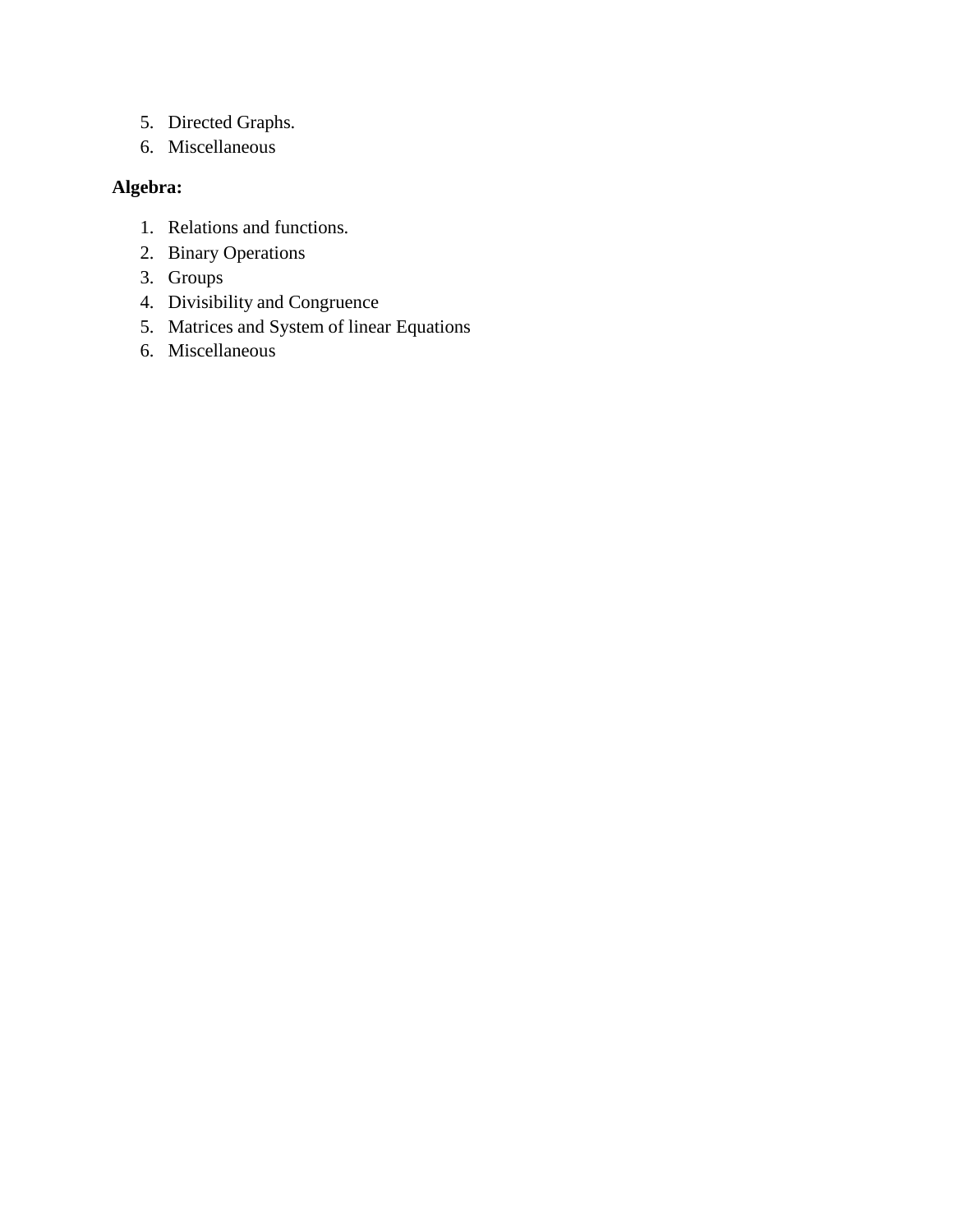# **Anekant Education Society's TuljaramChaturchand College of Arts, Science and Commerce, Baramati**

# **Autonomous**

# **Course Structure for B.Sc.(Computer Science) Mathematics**

# **F. Y. B. Sc.(Computer Science) Mathematics**

| <b>Semester</b> | <b>Paper</b>    | <b>Title of Paper</b>                                            | No. of                      |
|-----------------|-----------------|------------------------------------------------------------------|-----------------------------|
|                 | Code            |                                                                  | <b>Credits</b>              |
|                 | <b>CSMT1101</b> | <b>Graph Theory</b>                                              | $\overline{2}$              |
|                 | <b>CSMT1102</b> | Algebra                                                          | $\overline{2}$              |
|                 |                 | CSMT1103   Mathematics Practical based on CSMT1101<br>& CSMT1102 | $\mathcal{D}_{\mathcal{L}}$ |
|                 |                 | <b>CSMT1201</b>   Discrete Mathematics                           | $\overline{2}$              |
| $\mathbf{I}$    | <b>CSMT1202</b> | Calculus                                                         | $\overline{2}$              |
|                 |                 | CSMT1203   Mathematics Practical based on CSMT1201<br>& CSMT1202 | $\mathcal{D}_{\mathcal{L}}$ |

# **S. Y. B. Sc.(Computer Science) Mathematics**

| <b>Semester</b> | Paper           | <b>Title of Paper</b>                      | No. of         |
|-----------------|-----------------|--------------------------------------------|----------------|
|                 | Code            |                                            | <b>Credits</b> |
|                 |                 | CSMT2301   Linear Algebra                  |                |
| $\mathbf{III}$  |                 | <b>CSMT2302</b>   Numerical Analysis       |                |
|                 |                 | <b>CSMT2303</b>   Mathematics Practical I  | 2              |
|                 | <b>CSMT2401</b> | Computational Geometry                     | 3              |
| IV              |                 | <b>CSMT2402</b>   Operations Research      | 3              |
|                 |                 | <b>CSMT2403</b>   Mathematics Practical II | っ              |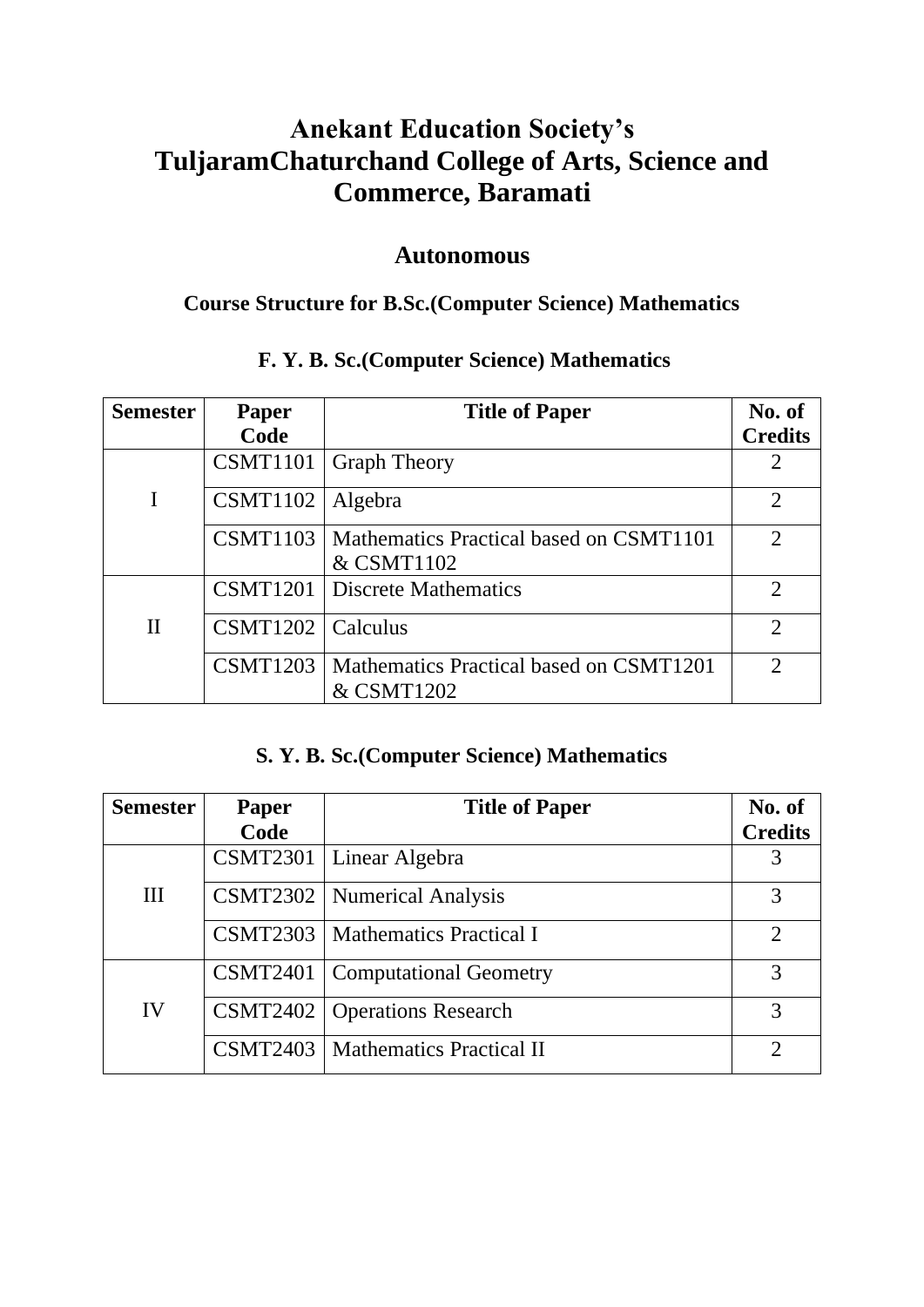# **SYLLABUS (CBCS) FOR F. Y. B. Sc.(COMPUTER SCIENCE) MATHEMATICS (w.e.f. June, 2019)**

### **Academic Year 2019-2020**

**Class :** F.Y. B. Sc.(Computer Science) (Semester- II) **Paper Code:** CSMT1201

| Paper  |                         | <b>Title of Paper:</b> Discrete Mathematics |
|--------|-------------------------|---------------------------------------------|
| Credit |                         | No. of lectures: 36                         |
|        | A) Learning Objectives: |                                             |

# • To understand concepts of Lattices, Boolean algebra, Recurrence relation

• Use of discrete mathematics in computer science

#### **B) Learning Outcome:**

Express logic sentences in terms of predicates, quantifiers and also evaluate Boolean functions and simplify expression using Boolean algebra

#### **Topics/Contents**

Unit 1: Relation and Digraph [9 Lectures]

1.1 Ordered pairs, Cartesian Product of sets.

- 1.2 Relation, types of relation, equivalence relation, Partial Ordering.
- 1.3 Equivalence Class, properties and Partition of a set.
- 1.4 Transitive Closure and Warshall's Algorithm.
- 1.5 Digraphs of relations ,matrix representation and composition of relations.

1.6 Applications to Computer Science.

Unit 2: Logic [5 Lectures]

2.1 Revision: Propositional Logic, Propositional Equivalences.

2.2 Predicates and Quantifiers: predicate, n-place predicate or n-ary predicate, **Ouantifications** 

and Quantifiers, Universal Quantifier, Existential Quantifier, Quantifiers withrestricted domain, Logical Equivalences involving Quantifiers.

2.3 Rules of Inference : Argument in propositional Logic, Validity Argument (Direct and Indirect Methods) Rules of Inference for propositional Logic ,Building Arguments.

2.4 Applications to Computer Science.

Unit 3: Lattices and Boolean Algebra [5 Lectures]

3.1 Poset, Hasse diagram.

3.2 Lattices, Complemented Lattice, Bounded Lattice and Distributive Lattice.

3.3Boolean functions: Introductions, Boolean variable, Boolean function of degree n, Boolean

identities, Definitions of Boolean algebra.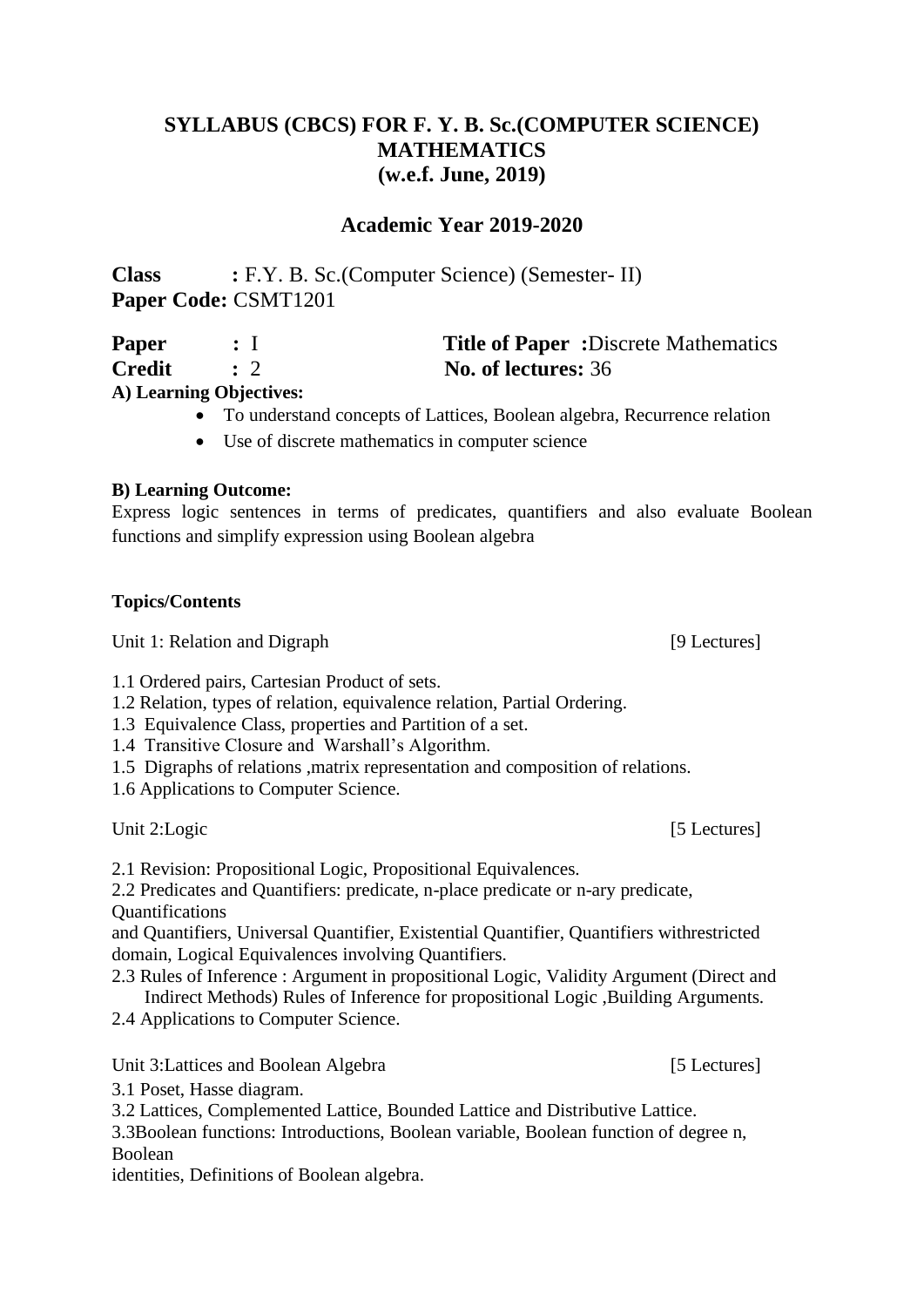3.4Representations of Boolean functions: Minterm, Maxterm, Disjunctive normal form, Conjunctive normal form.

3.5 Applications to Computer Science.

Unit 4: Recurrence Relations [9 Lectures]

- 4.1 Recurrence Relations: Introduction, Formation
- 4.2 Linear Recurrence Relations with constant coefficients.
- 4.3 Homogeneous solutions
- 4.4 Particular solutions.
- 4.5 Total solutions.
- 4.6 Applications to Computer Science.

Unit 5: Counting Principles [8 Lectures]

5.1 Cardinality of Sets: Cardinality of finite Sets.

5.2 Basics of Counting:The Product Rule, The Sum rule, The Inclusion-Exclusion Principle.

5.3 Generalized Permutations and Combinations.

5.4 Applications to Computer Science.

### **Text Book:**

Kenneth Rosen, Discrete Mathematics and its applications, McGraw Hill Education Pvt. Ltd.  $(7<sup>th</sup> Edition)$ 

Chapter  $-1, 5, 6, 7, 10$ .

### **Reference Books:**

 1. Discrete Mathematics Structure- Bernard Kolman, Robert Busby, Sharon Culter Ross, Nadeem-ur-Rehman, Pearson Education, 5<sup>th</sup> Edition.

2. Elements of Discrete Mathematics – C. L. Liu, Tata McGraw Hill.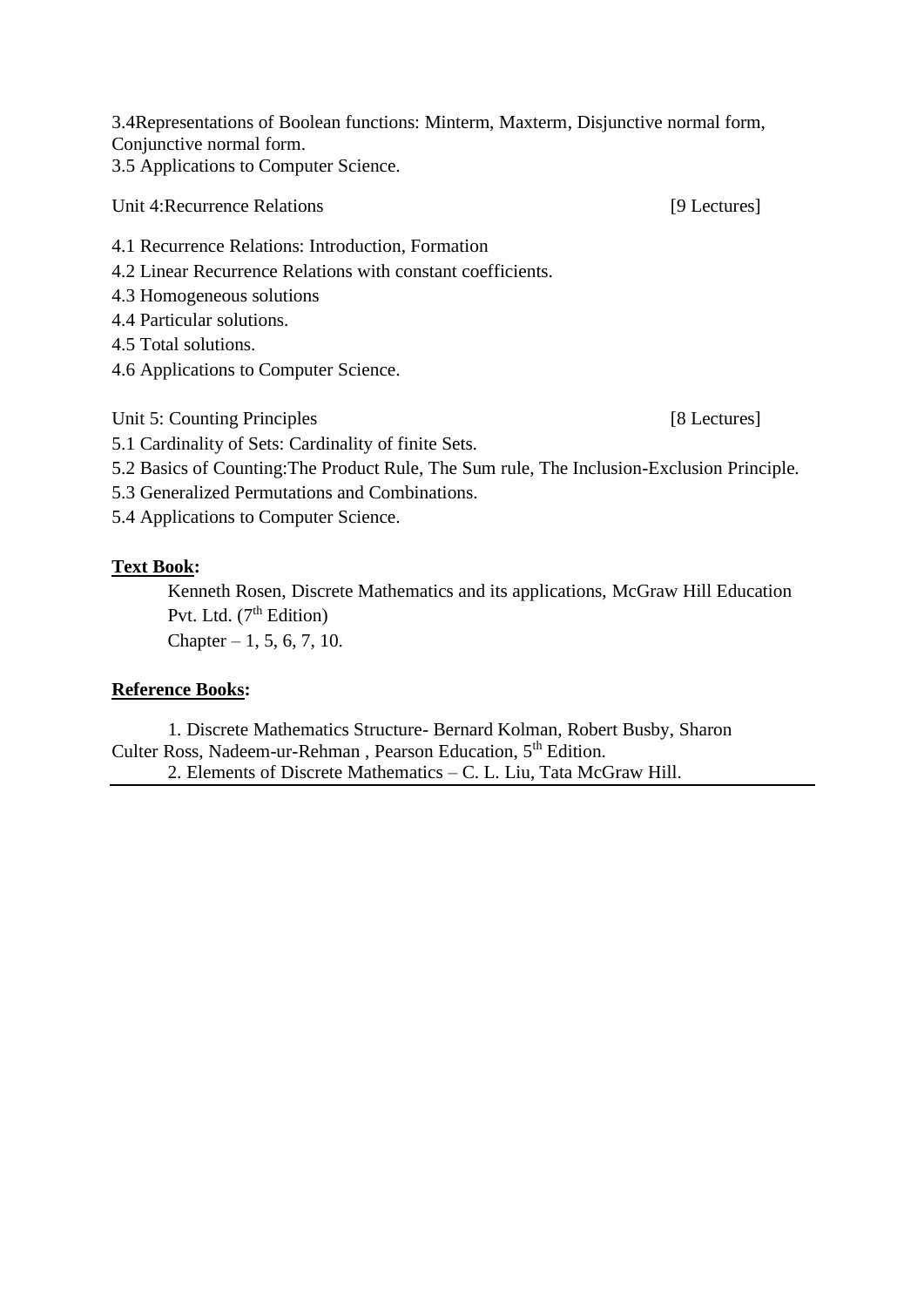**Class :** F.Y. B. Sc.(Computer Science) (Semester- II) **Paper Code:** CSMT1202

**Paper :** II**Title of Paper :** Calculus **Credit :** 2 **No. of lectures:** 36 **A) Learning Objectives:**

# • To introduce concepts of limit, continuity, differentiation

• To understand the behaviour of functions increasing, decreasing, concave up, concave down ,which is crucial in many practical situation

### **B) Learning Outcome:**

Understanding of limit concepts and functions properties and their applications

### **Topics/Contents**

**Unit 1**:Continuity and Differentiability [12 Lectures]

1.1 Continuity and Properties of Continuous functions defined on [a, b] (Without Proof ) and Examples.

1.2 Differentiability

1.3 Theorem- Differentiability implies continuity but not conversely. Left hand derivative and

Right hand derivative.

1.4 Intermediate value theorem (Without Proof ).

1.5 Rolle's theorem (With Proof and Geometric interpretation )

1.6 Lagrange's Mean Value Theorem (With Proof and Geometric interpretation )

1.7 Cauchy's Mean Value Theorem (With Proof ) Verification and Application.

1.8 L' Hospital Rule (Without Proof )

**Unit 2**: Successive Differentiation [6 Lectures]

2.1 The  $n^{th}$  derivative of standard functions

2.2 Leibnitz's Theorem (Without Proof )

2.3 Applications to Computer Science.

**Unit 3**:Taylor's and Maclaurin's Theorems [8 Lectures]

3.1 Taylor's and Maclaurin's Theorems with Lagrange's and Cauchy's form of remainders (Without Proof )

3.2 Taylor's and Maclaurin's Series.

3.3 Applications to Computer Science.

**Unit 4:**Differential Equation. [10 Lectures] 4.1 Basic Concepts : Introduction, Definition, Directions fields.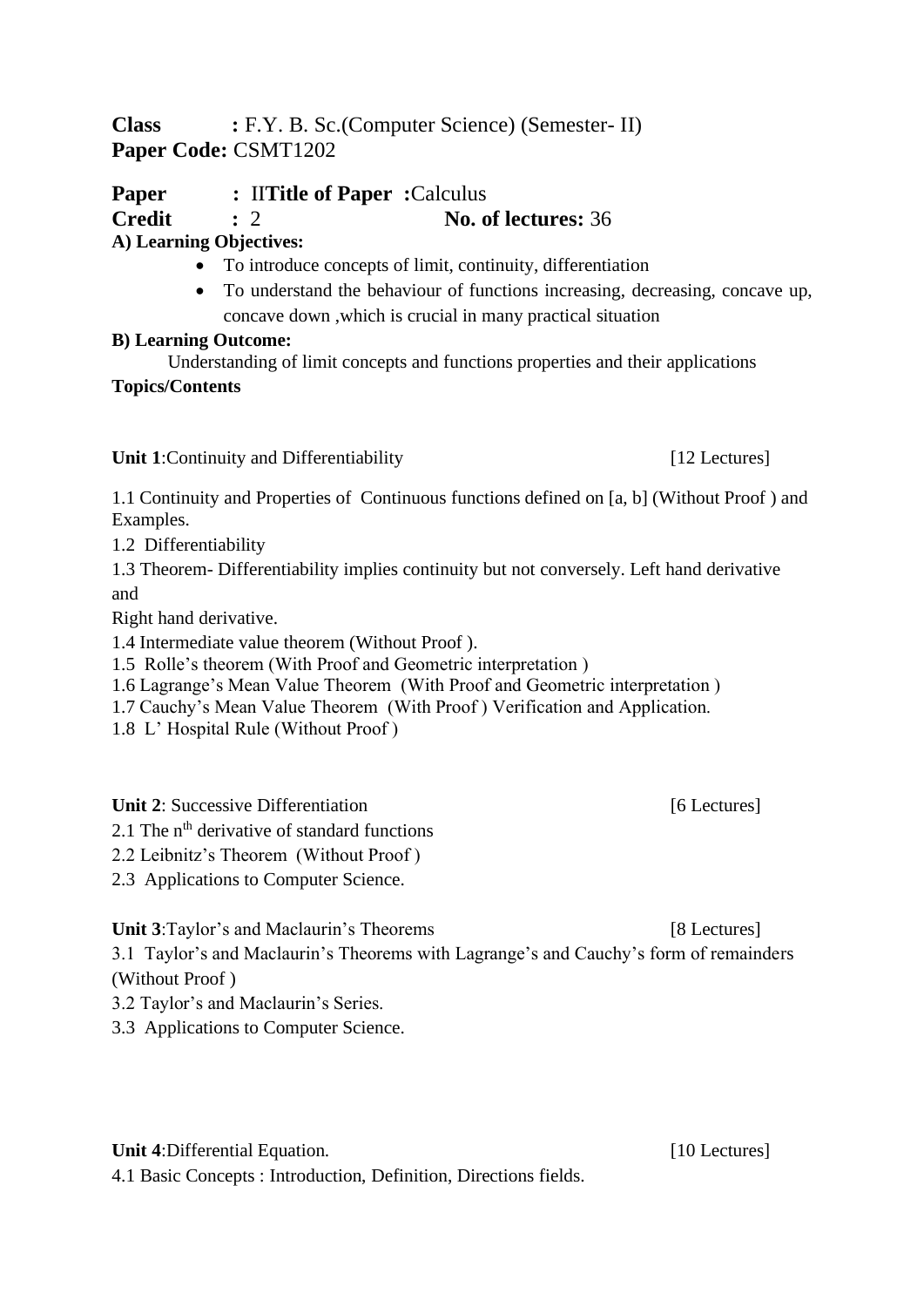4.2 First Order Differential Equation: Linear Differential Equation, separable Differential Equation, Exact Differential Equation, BernoulliDifferential Equation. 4.3 Applications to Computer Science.

### **Text Books:**

- 1. Shanti Narayan, Mittal, Differential Calculus, S. Chand and Company Ltd, 1998. Chapters  $-3, 4, 5$ .
- 2. G. F. Simmons, Differential Equations with applications and Historical Notes, Tata Mc-Graw Hill (Second Edition) Chapter  $-2$ .

### **Reference Books:**

- 1. Calculus and Analytical Geometry, Thomas Finny.
- 2. Differential Equations with Applications and Historical notes, George Simmons.